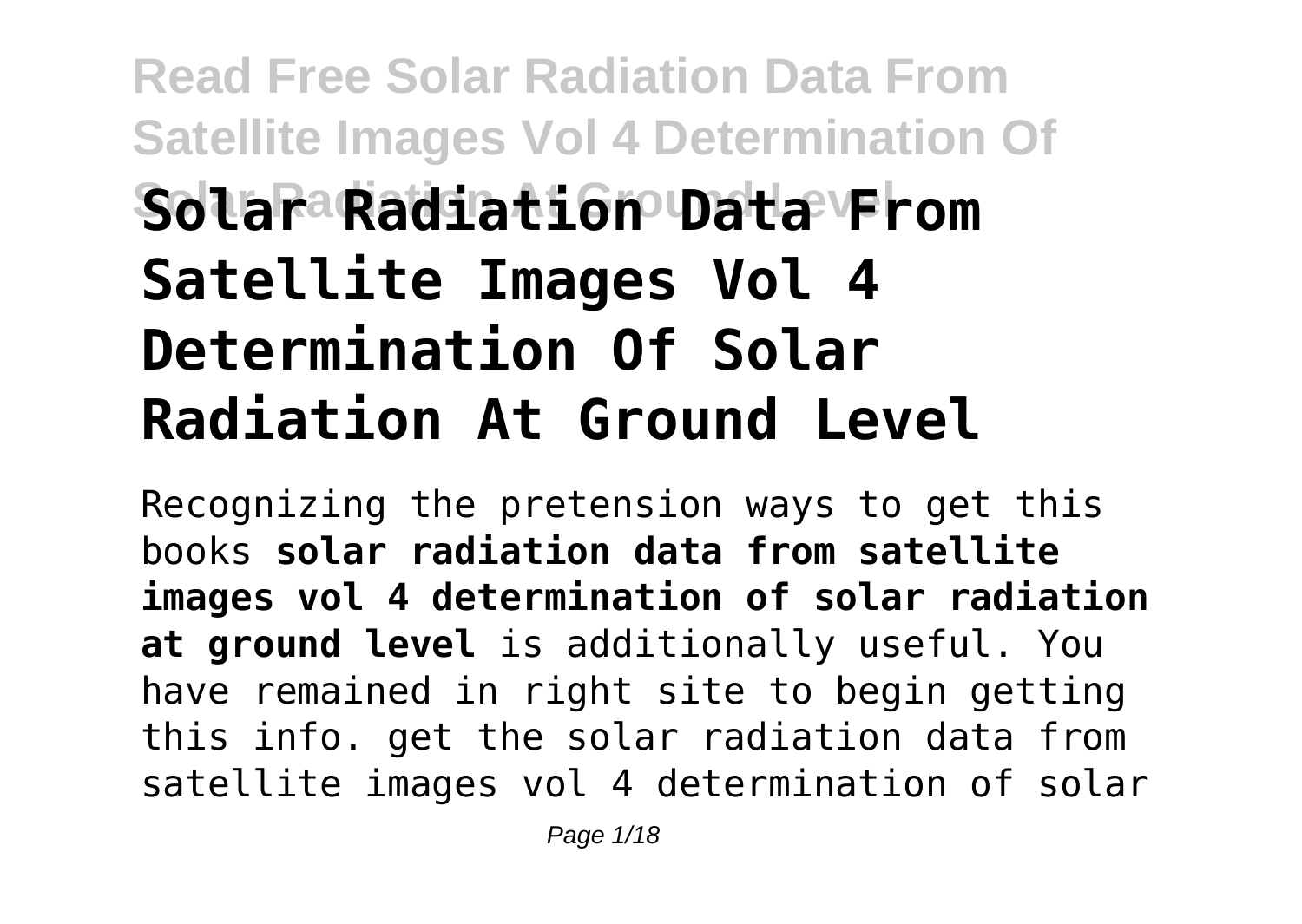**Read Free Solar Radiation Data From Satellite Images Vol 4 Determination Of Sadiation at ground Cevelnioin that we have** the funds for here and check out the link.

You could purchase guide solar radiation data from satellite images vol 4 determination of solar radiation at ground level or acquire it as soon as feasible. You could speedily download this solar radiation data from satellite images vol 4 determination of solar radiation at ground level after getting deal. So, later you require the book swiftly, you can straight get it. It's in view of that totally easy and appropriately fats, isn't it? You have to favor to in this freshen Page 2/18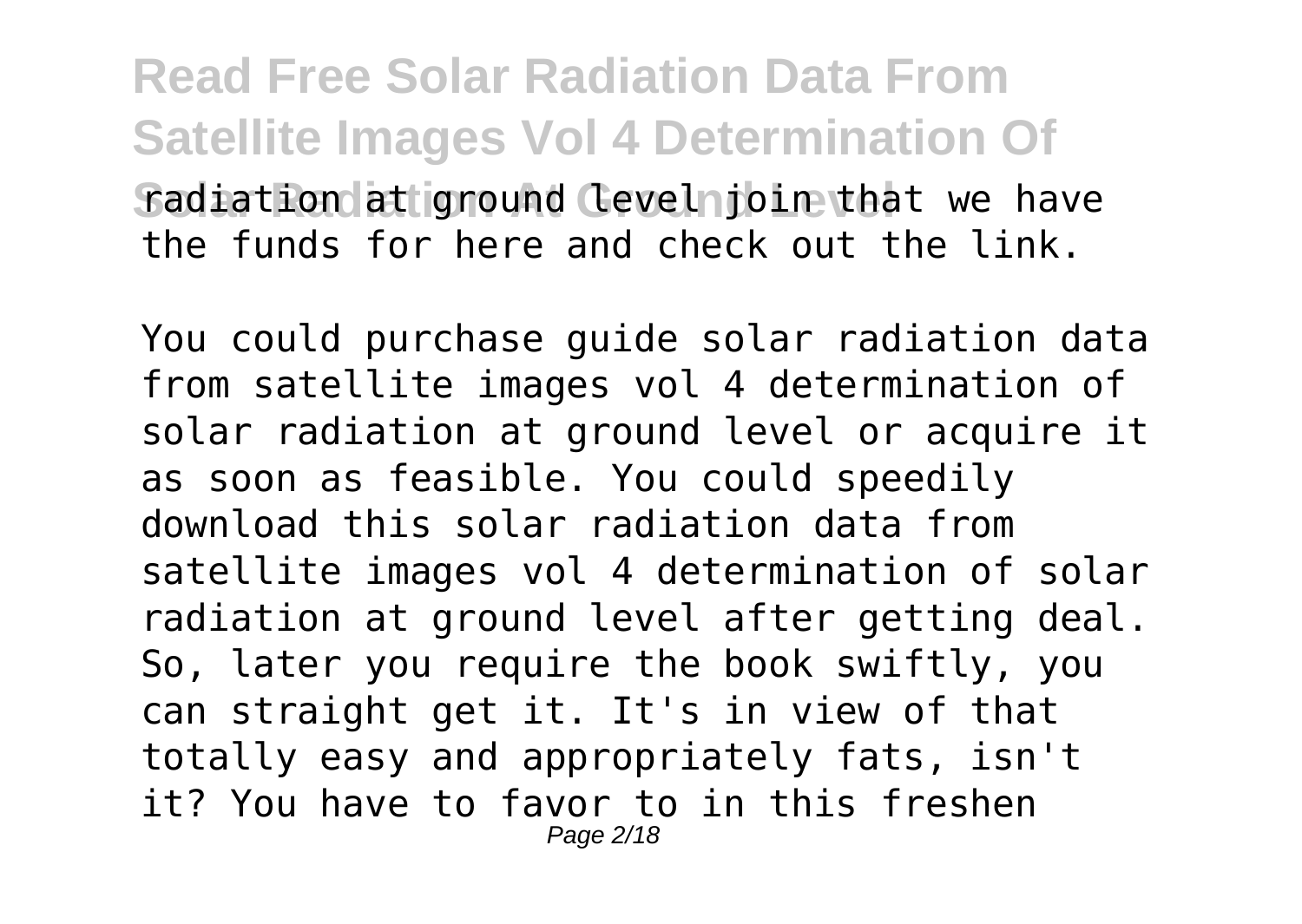**Read Free Solar Radiation Data From Satellite Images Vol 4 Determination Of Solar Radiation At Ground Level**

Solar Radiation Data From Satellite The radiance received by satellites is related to solar radiation incident at the earth's surface since it results from the different interactions of the sun's radiation with the earth-atmosphere system—scattering, absorption, and reflection.

Solar Radiation Modeling from Satellite Imagery | SpringerLink The current most accurate TSI values from the Page 3/18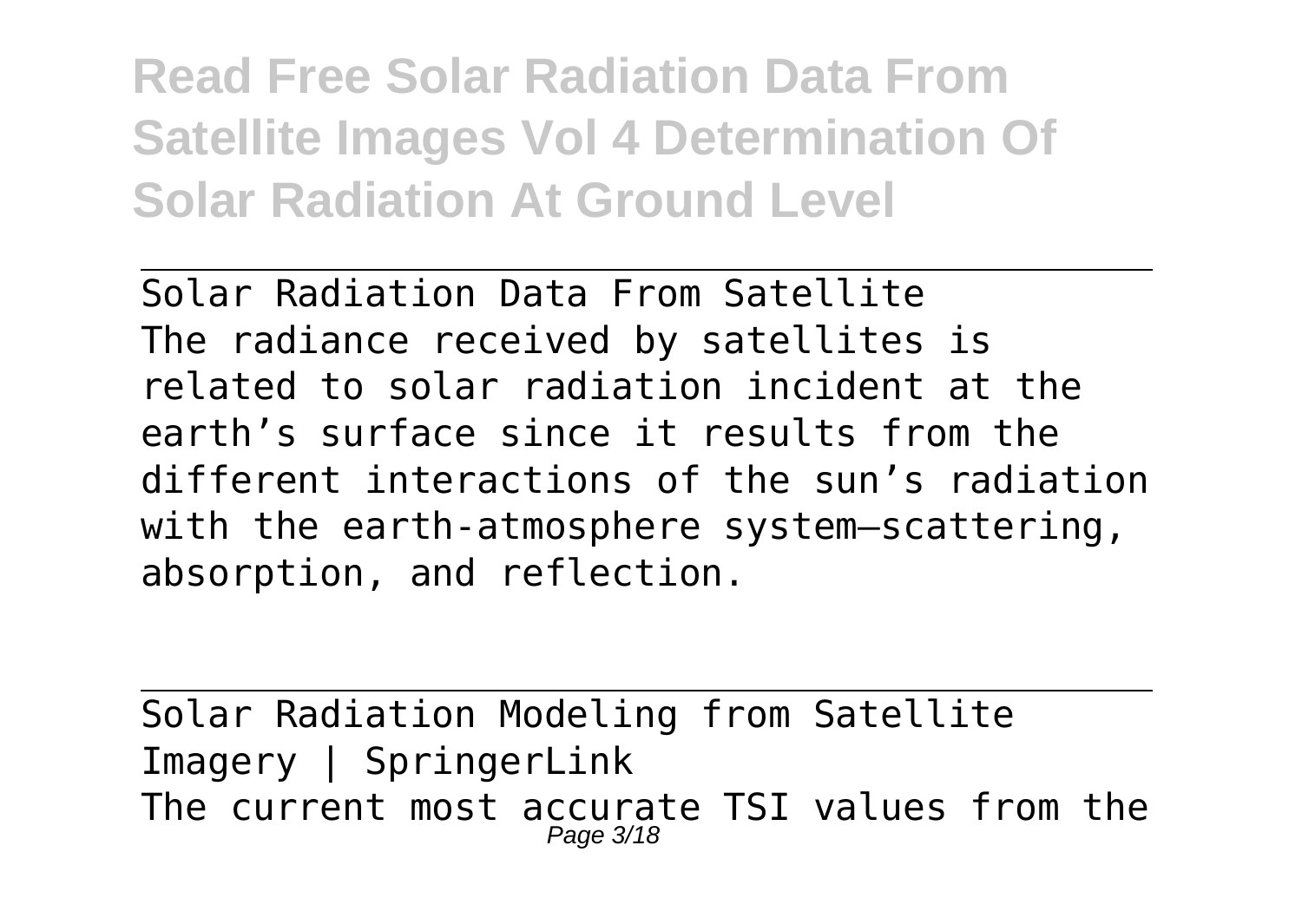**Read Free Solar Radiation Data From Satellite Images Vol 4 Determination Of** Sotal Renadiance Monitor (TIM) on NASA's Solar Radiation and Climate Experiment ( SORCE ) is 1360.8 ± 0.5 W/m2 during the 2008 solar minimum as compared to previous estimates of 1365.4  $\pm$  1.3 W/m2 established in the 1990s.

Solar Radiation | Earth Abstract. Since the availability of ground data is very sparse, satellite data provides an alternative method to estimate solar irradiation. Satellite data across various spectral bands may be employed to distinguish Page 4/18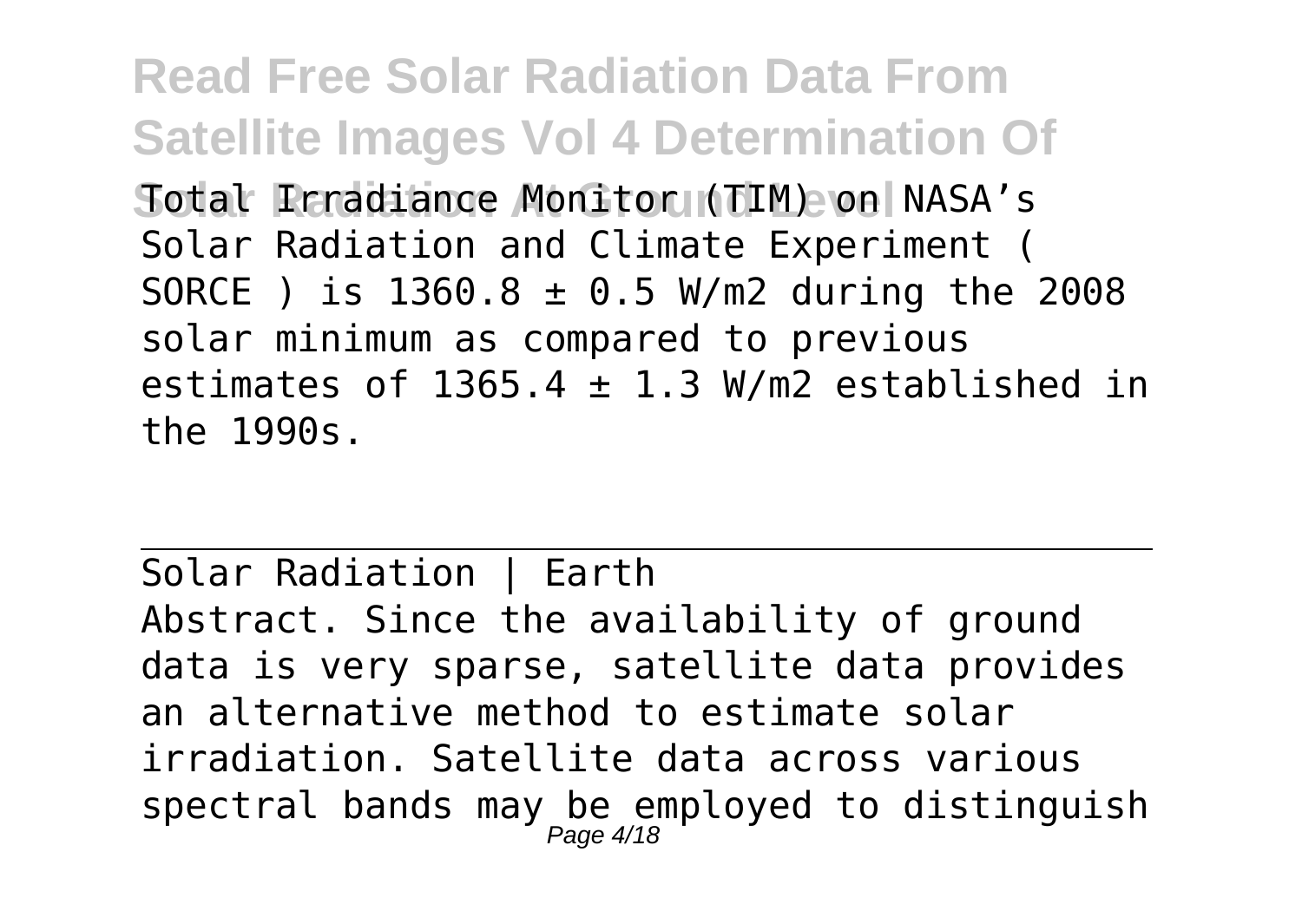**Read Free Solar Radiation Data From Satellite Images Vol 4 Determination Of Weather signatures, Guch as dustel aerosols,** fog, and clouds. For a tropical country like India, which is potentially rich in solar energy resources, the study of these parameters is of crucial importance from the perspective of solar energy.

Solar Radiation Assessment and Forecasting Using Satellite ...

The core functionality of SolarSat is the delivery of radiation data independent of measurement instruments for any site from Europe, Middle East to India and Northern Page 5/18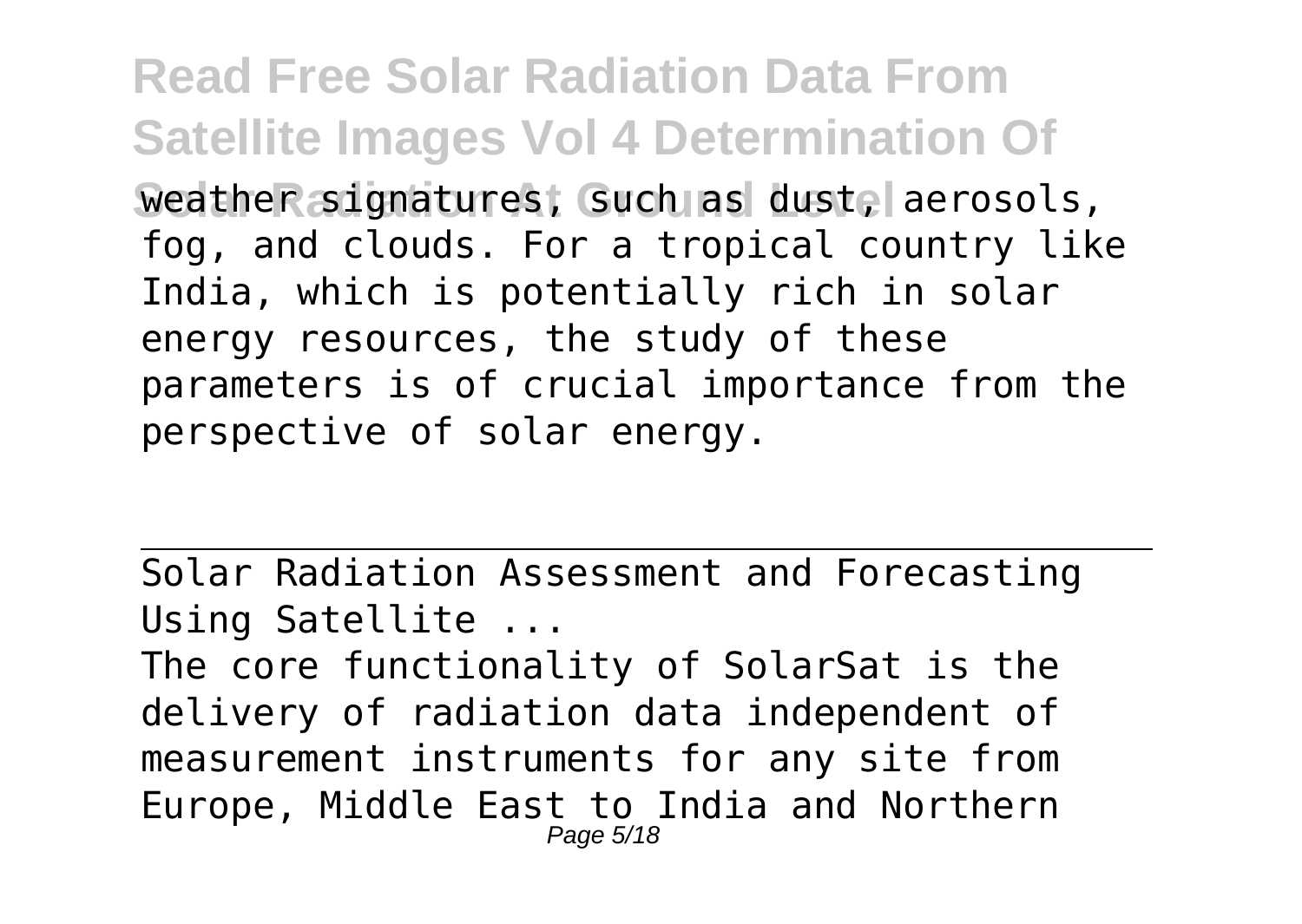**Read Free Solar Radiation Data From Satellite Images Vol 4 Determination Of AtricaR(see Figure 2). The radiation is** retrieved from satellite images. The temperature data is taken from weather forecasts. SolarSat / Contact Us

Irradiation data for every place on Earth. - Solar Web ... To apply deep learning technique for estimating hourly global solar radiation (GSR) from geostationary satellite observations, a hybrid deep network is proposed, relying on convolutional neural network (CNN) to extract spatial pattern from Page 6/18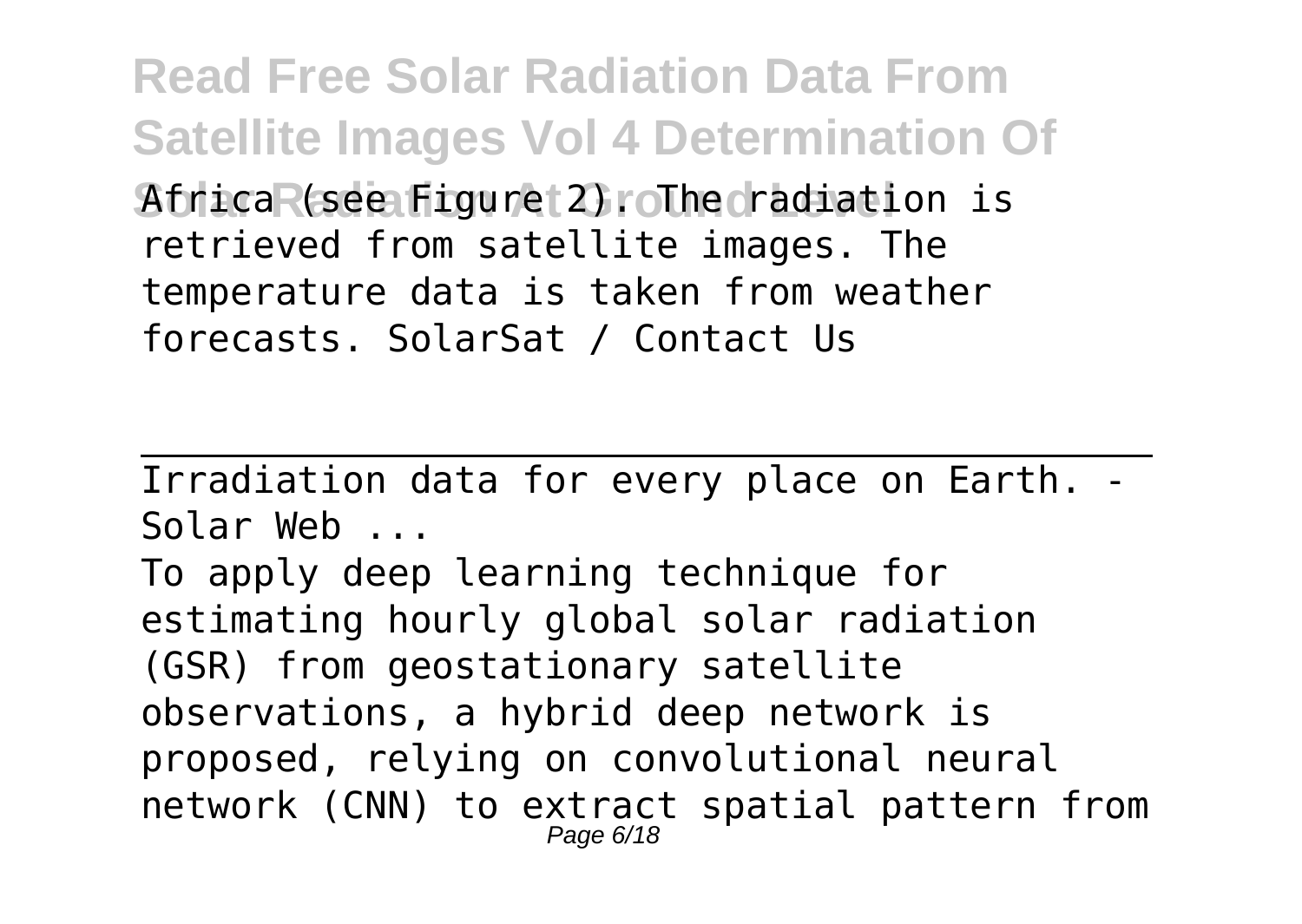**Read Free Solar Radiation Data From Satellite Images Vol 4 Determination Of** Satellite imagery, multi-layer perceptron (MLP) to link the abstract patterns and additional time/location information to target hourly GSR.

A deep learning algorithm to estimate hourly global solar ... Solar irradiation data at ground level is an important feature in solar energy applications. This information can be gathered from different data sources, such as ground measurements by pyranometers or reference cells or derived from satellite Page 7/18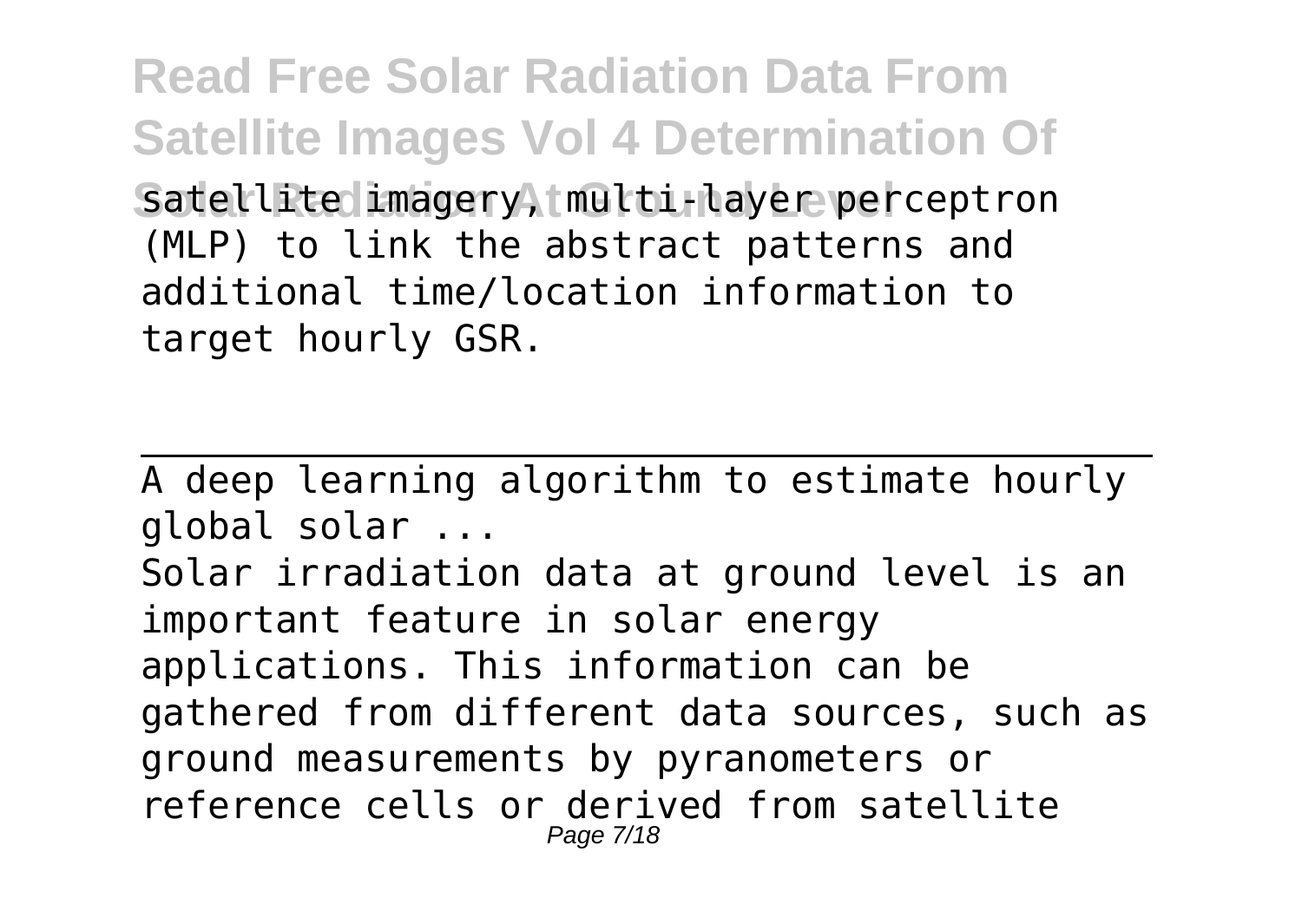**Read Free Solar Radiation Data From Satellite Images Vol 4 Determination Of Gata. When data are measured, strict quality** controls are mandatory in order to build a confident database.

Analysis of different comparison parameters applied to ...

Estimation of Surface Shortwave Radiation From Himawari-8 Satellite Data Based on a Combination of Radiative Transfer and Deep Neural Network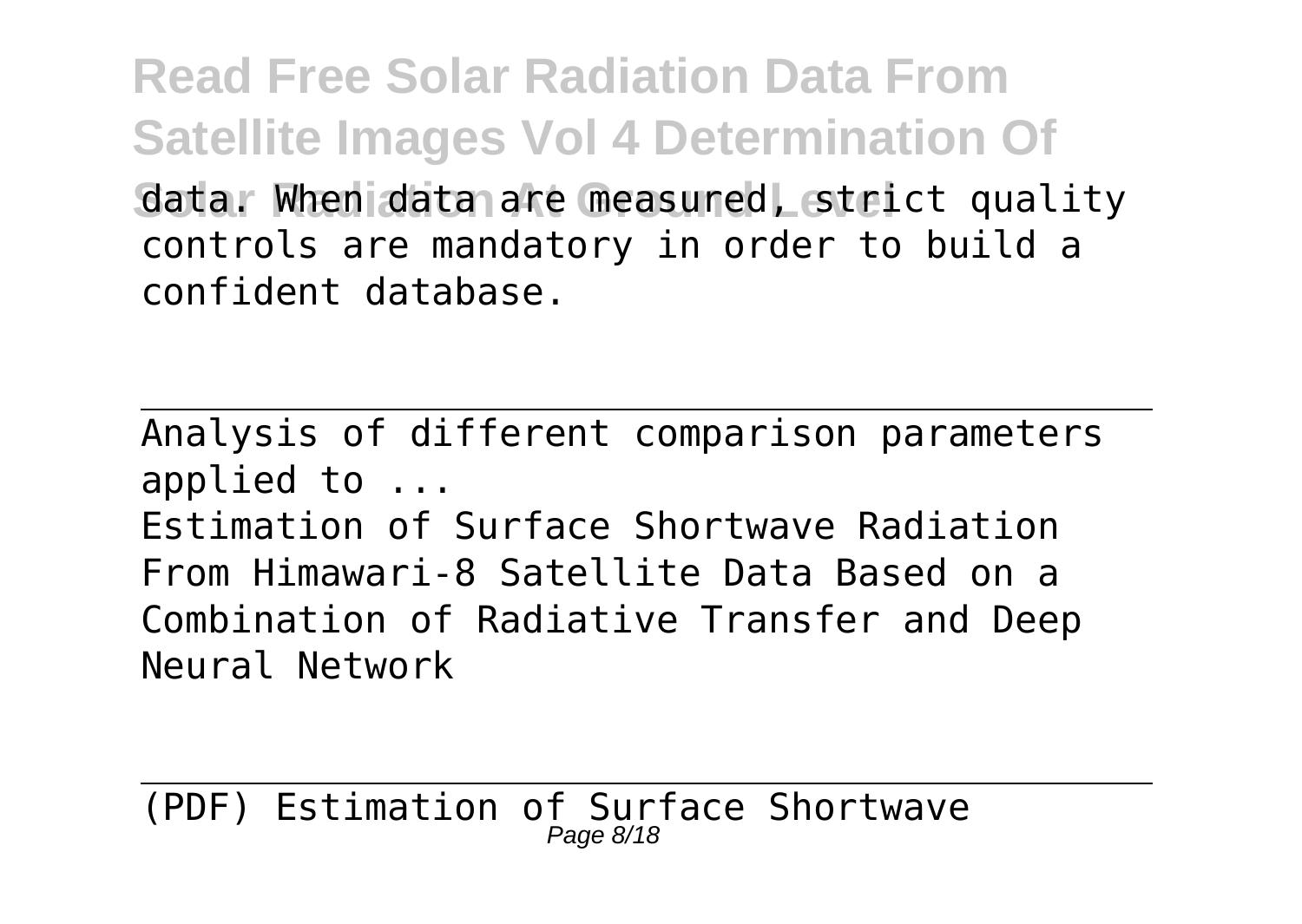**Read Free Solar Radiation Data From Satellite Images Vol 4 Determination Of Radiation From At Ground Level** The NSRDB offers hourly solar radiation data including global, direct, and diffuse radiation data as well as meteorological data for those stations provided from NCEI's Integrated Surface Database. FTP: National Solar Radiation Data Base Files (3284) Data from the NSRDB are available for download via FTP. The FTP site allows users to download

...

Solar Radiation - National Climatic Data Center

Page  $9/18$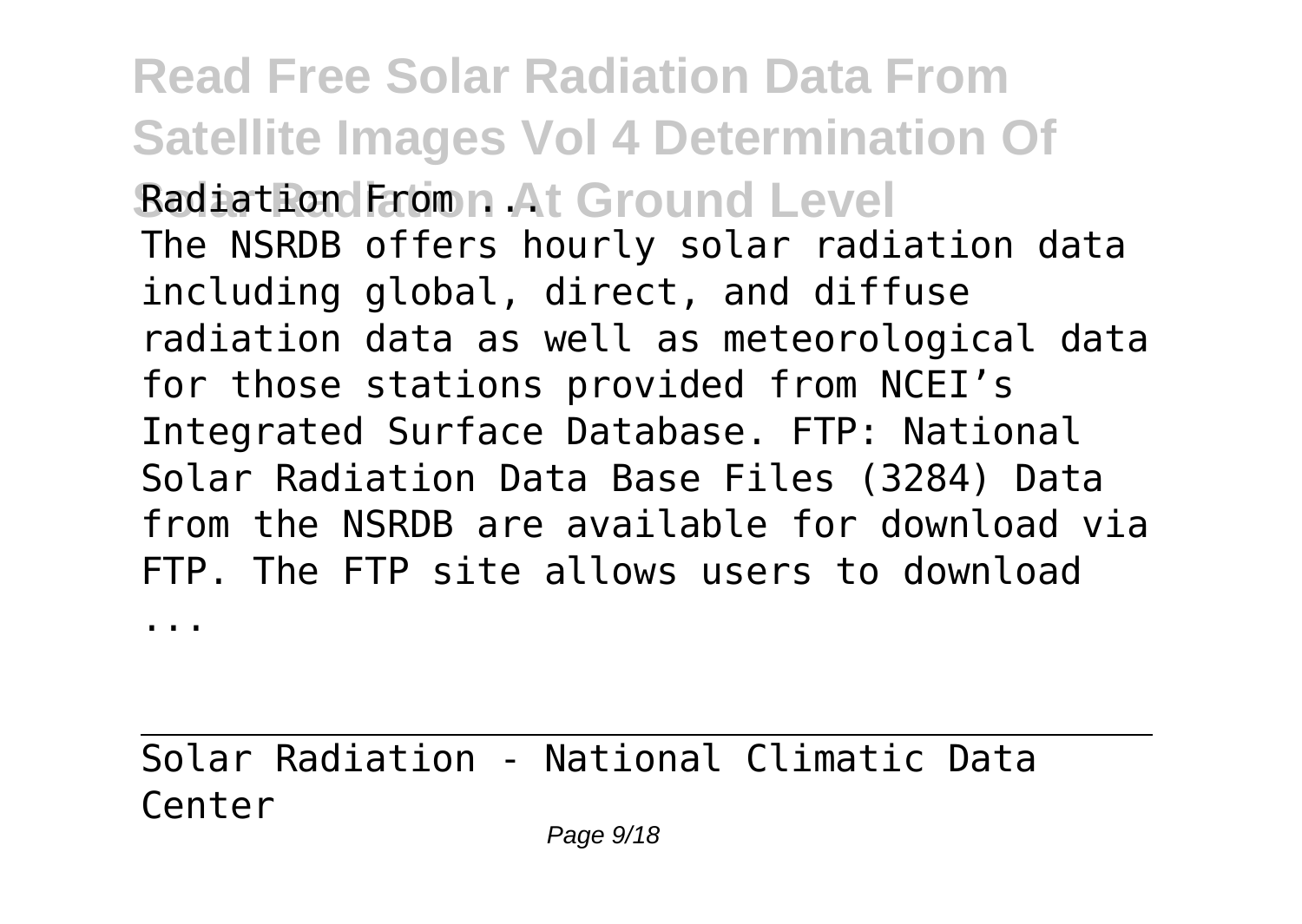## **Read Free Solar Radiation Data From Satellite Images Vol 4 Determination Of**

**Solate Raination of solar radiation at ground** level from images of the earth transmitted by meteorological satellites, Solar Energy R&D in the European Community, Series F, vol. 4: Solar radiation data from satellite images ", D. Reidel Publishing Co. for the Commission of the European Communities, 100 pp.

HelioClim-3 overview - www.soda-pro.com SoDa delivers solar radiation and meteorological data services for solar photovoltaic and thermal site prospection and electricity production monitoring and Page 10/18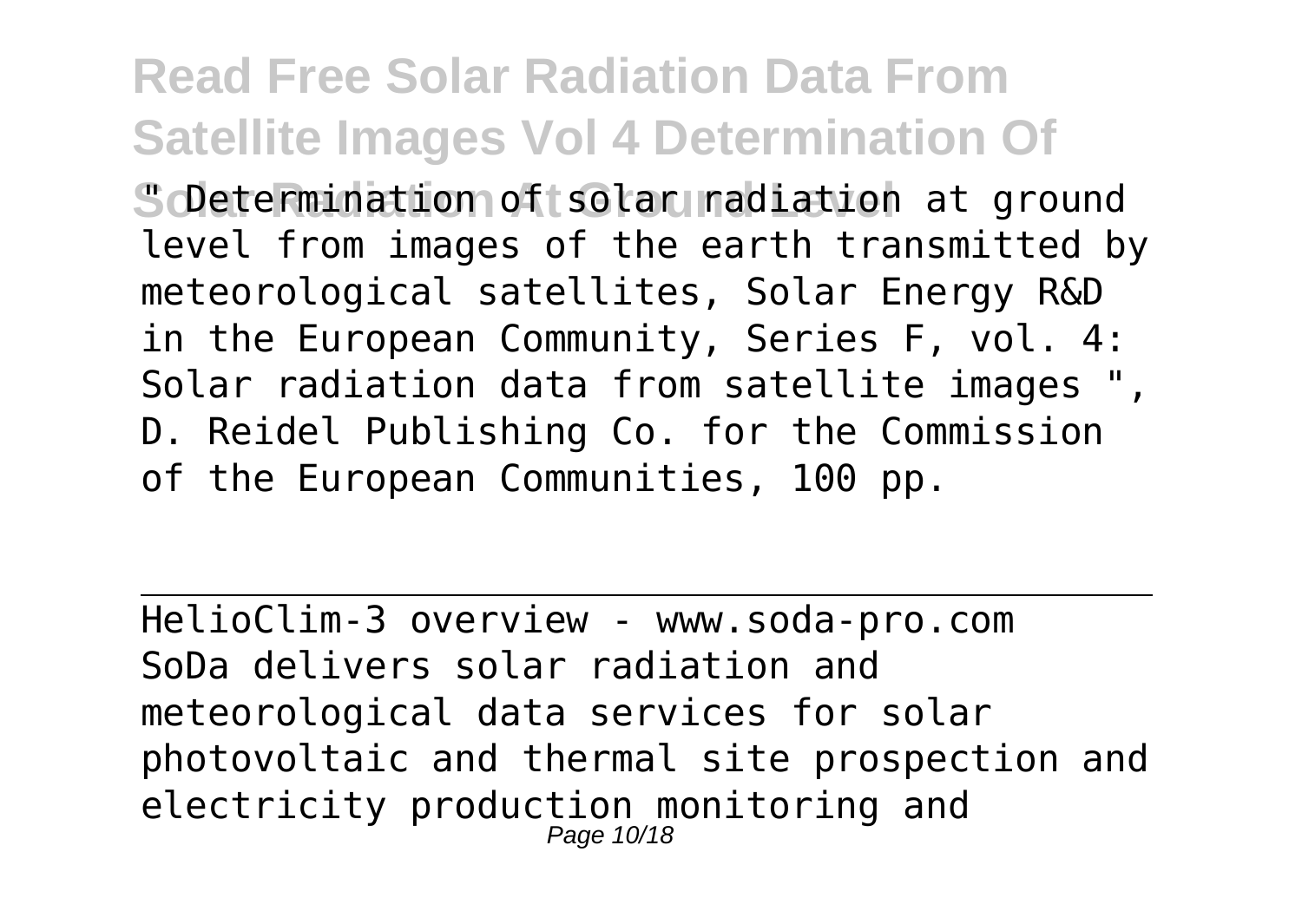**Read Free Solar Radiation Data From Satellite Images Vol 4 Determination Of** forecasting **SoDa also provides spectral** radiation services for agriculture and health domains.

HOME - www.soda-pro.com A satellite‐estimated GHI monitoring dataset (called "AMATERASS") dataset has been obtained from the solar radiation consortium9and JST/CREST TEEDDA.14For regional PV power estimation, the AMATERASS dataset was used.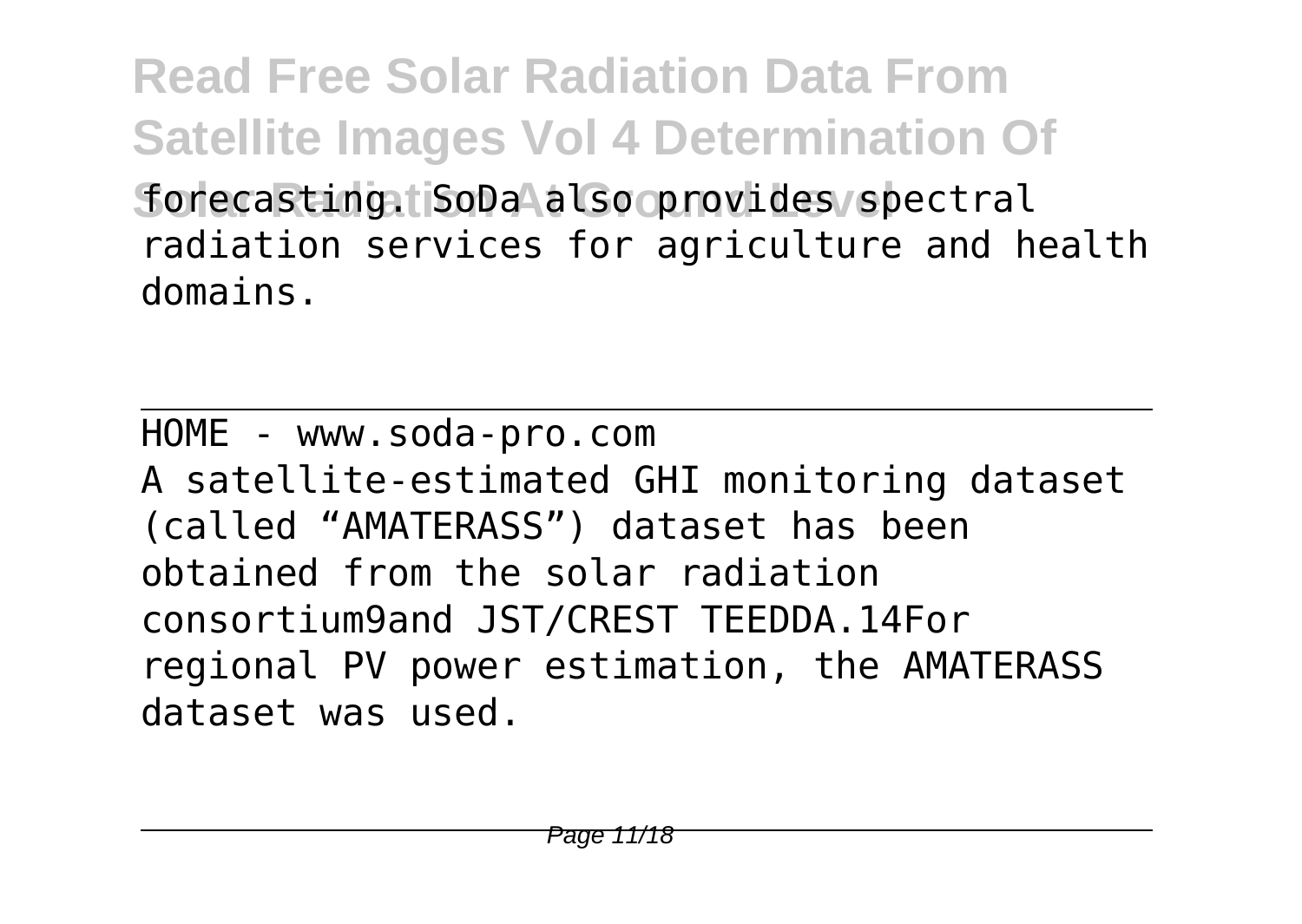**Read Free Solar Radiation Data From Satellite Images Vol 4 Determination Of** Estimation of csatellite-derived regional

photovoltaic ...

Satellite-derived solar radiation data sets are nowadays based on the use of geostationary satellite images. These images are the result of the reflection of sunlight on the earth's surface, so they have already suffered the topography effects and major atmospheric phenomena that take place when the sun's rays pass through the atmosphere.

Radiation Data - an overview | ScienceDirect Topics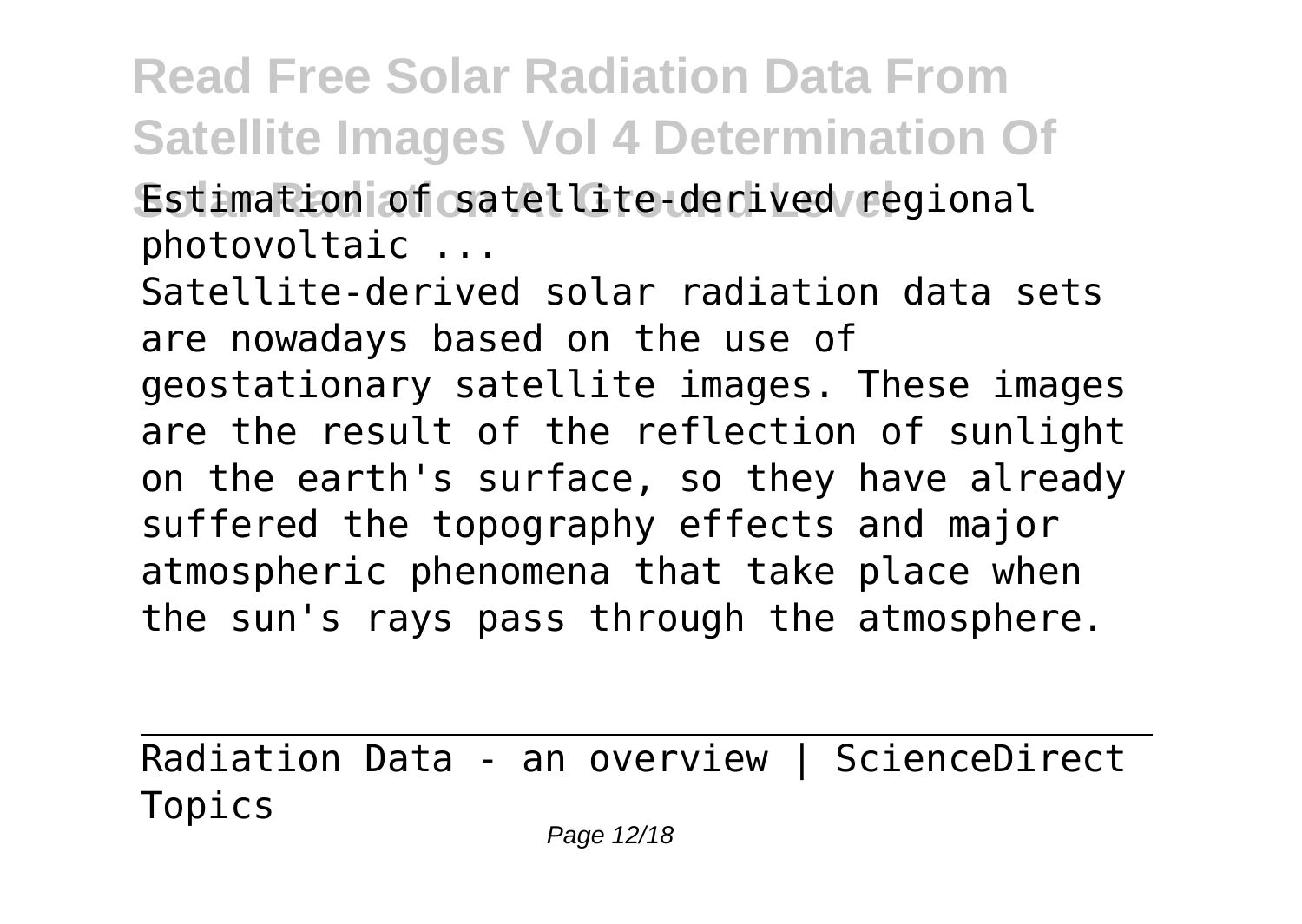**Read Free Solar Radiation Data From Satellite Images Vol 4 Determination Of Solthis study orther downward surface solar** radiation (DSSR) from two satellite products, the Fengyun‐2C satellite (FY‐2C) and the Fast Longwave and Shortwave Radiative Fluxes project (FLASHFlux), and two reanalysis datasets, NCEP‐DOE and ERA‐Interim, was evaluated against ground‐based observations (OBS) from 94 stations over mainland China during July 2006 to June 2009.

Evaluation of satellite and reanalysis products of ... Solar Radiation Data in Four Key Steps Page 13/18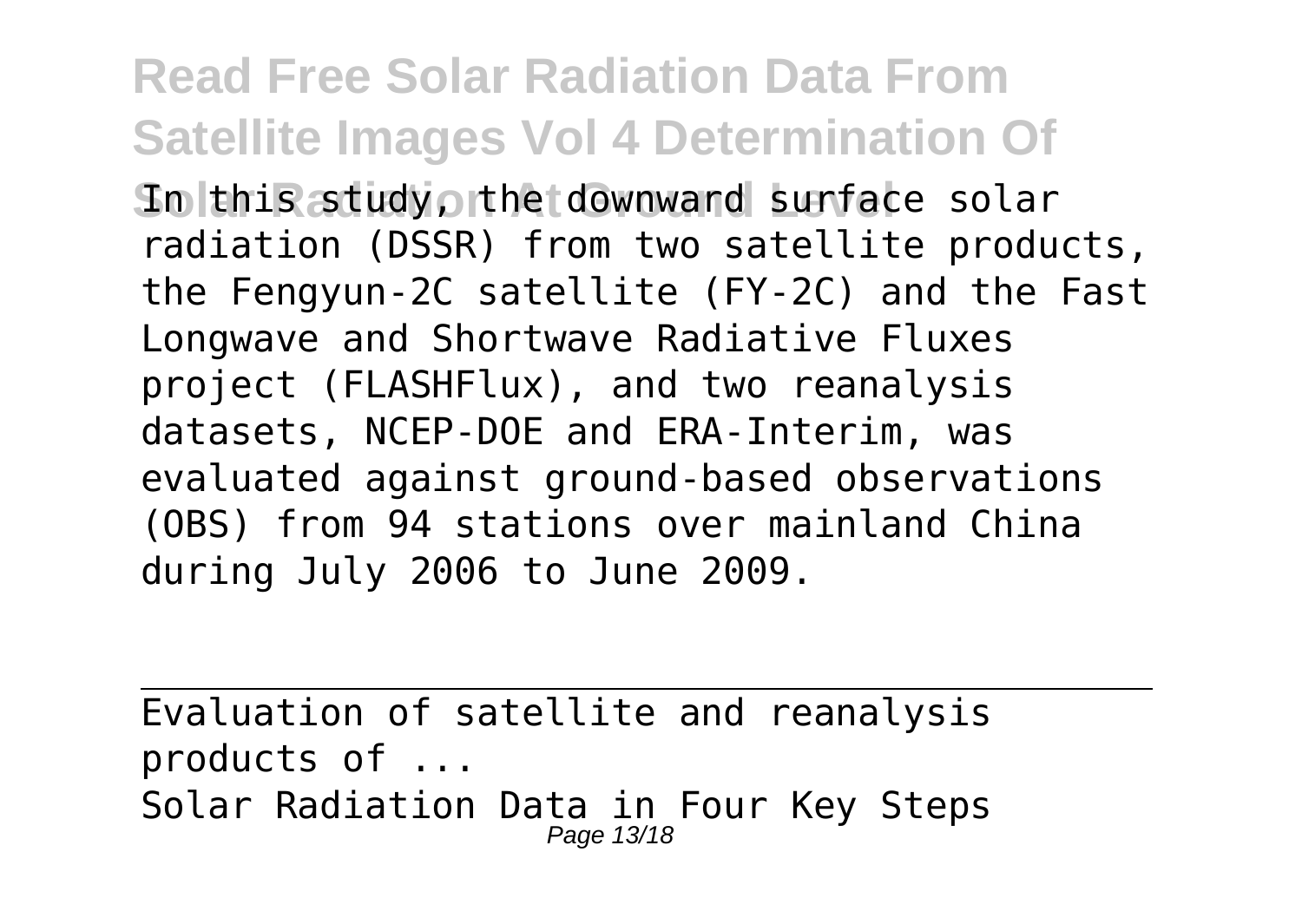**Read Free Solar Radiation Data From Satellite Images Vol 4 Determination Of** Solcast first processes each satellite raw image (1) through geo-coding and quality control algorithms in a matter of a few seconds before passing them onto our albedo models. 1.

Solcast - Solar Forecasting & Solar Irradiance Data In order to estimate the solar radiation at this location using Meteosat data, a closeness criterion was applied to determine which satellite information should be used. Specifically, we have extracted the Page 14/18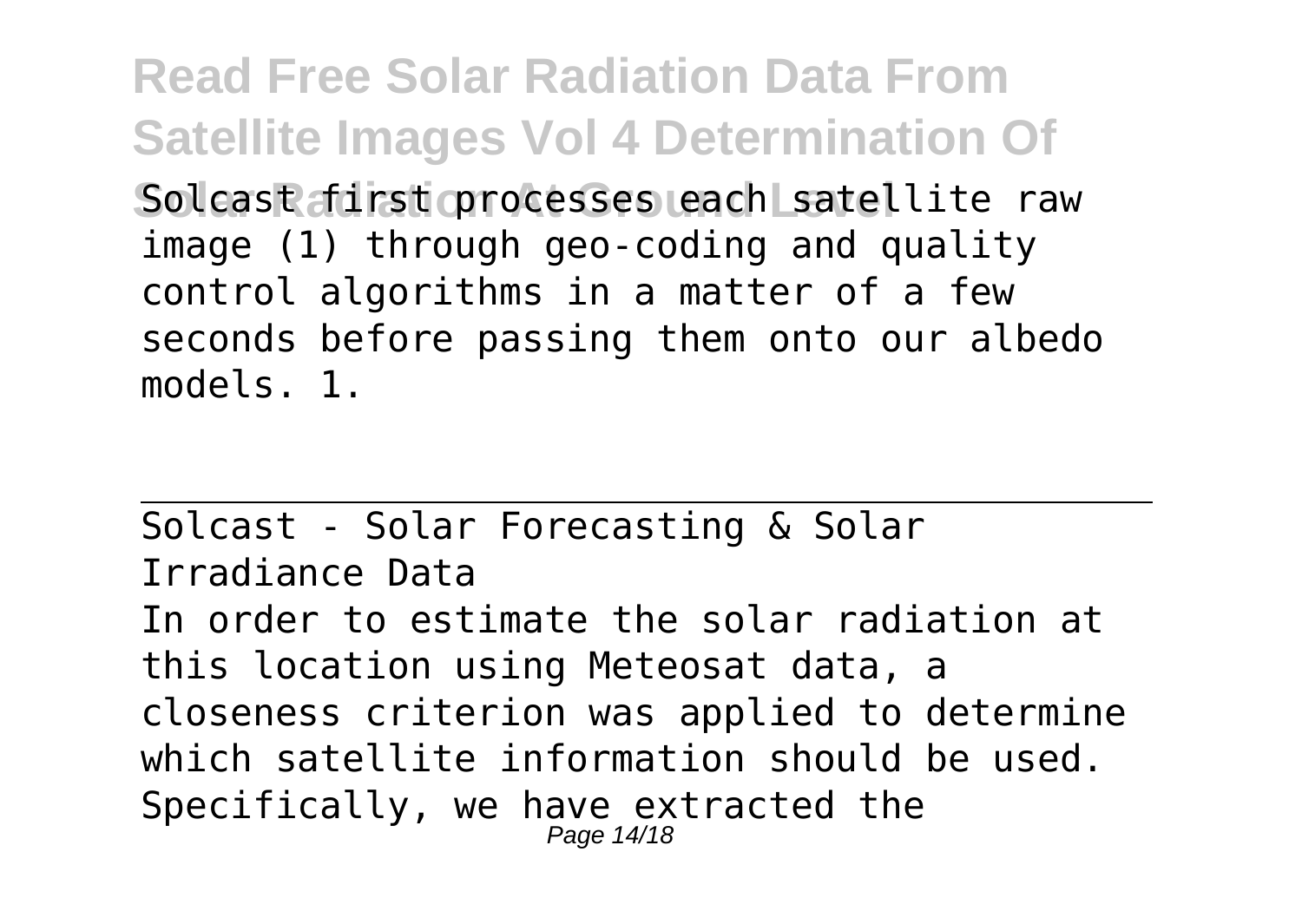**Read Free Solar Radiation Data From Satellite Images Vol 4 Determination Of Seflectivity information from the nearest** pixel to the location of the radiometric station (meaning the minimum Euclidean distance considering latitude and longitude values).

Machine learning regressors for solar radiation estimation ...

The absorption of solar radiation due to water vapour was calculated from precipitable water derived from ambient relative humidity and temperature. Ozone data from the TOMS and OMI satellite data were employed to compute Page 15/18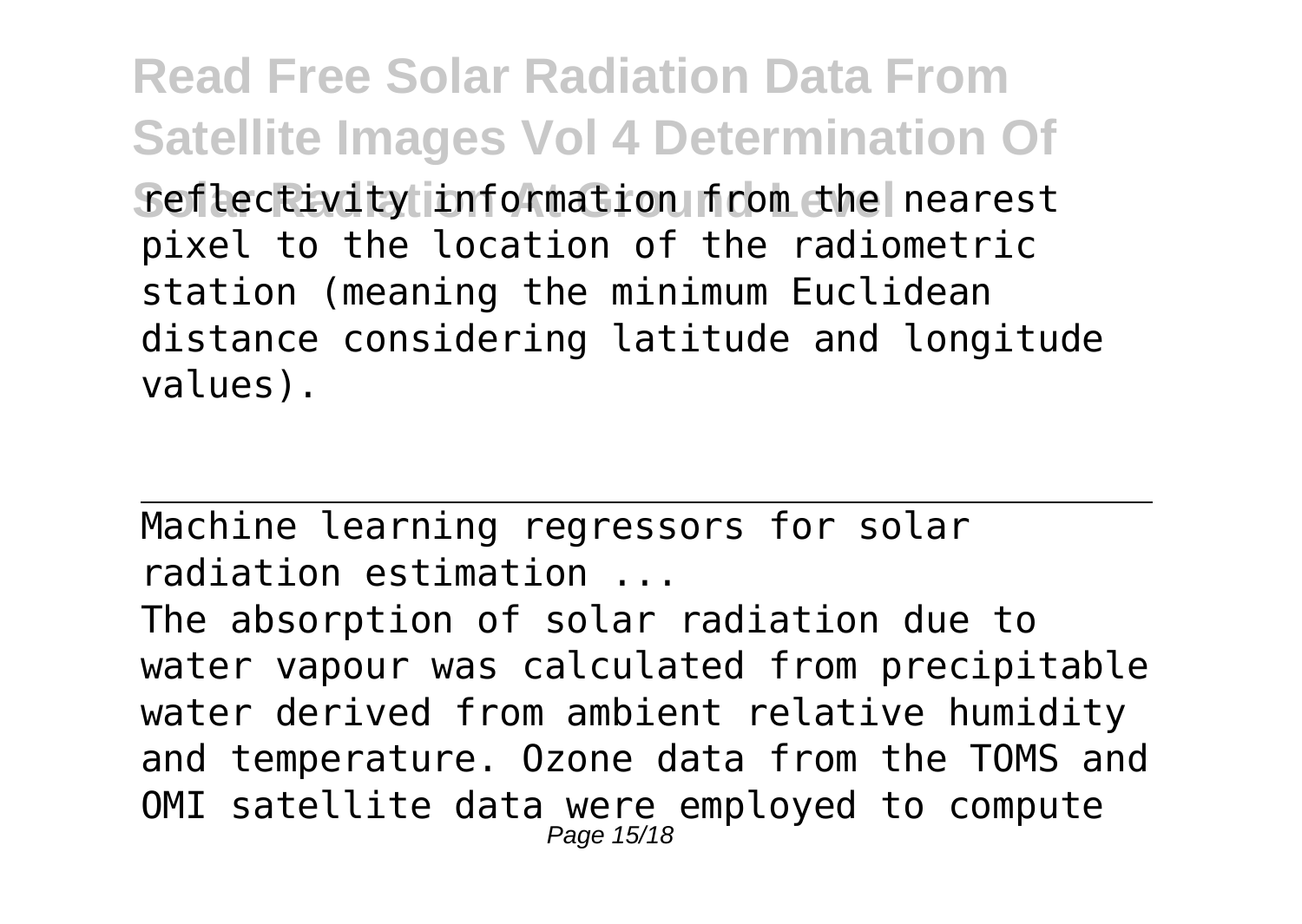**Read Free Solar Radiation Data From Satellite Images Vol 4 Determination Of Shessolar radiation absorption by ozone.** The depletion of radiation due to aerosols was estimated from the visibility data.

Estimation of solar radiation over Cambodia from long-term ...

Another widely used solution, especially for solar, is satellite data. A great open source is the Photovoltaic Geographical Information System (PVGIS), which is part of the Joint Research Center of the European Commission. For many locations in the world, it publishes hourly irradiation data estimated from Page 16/18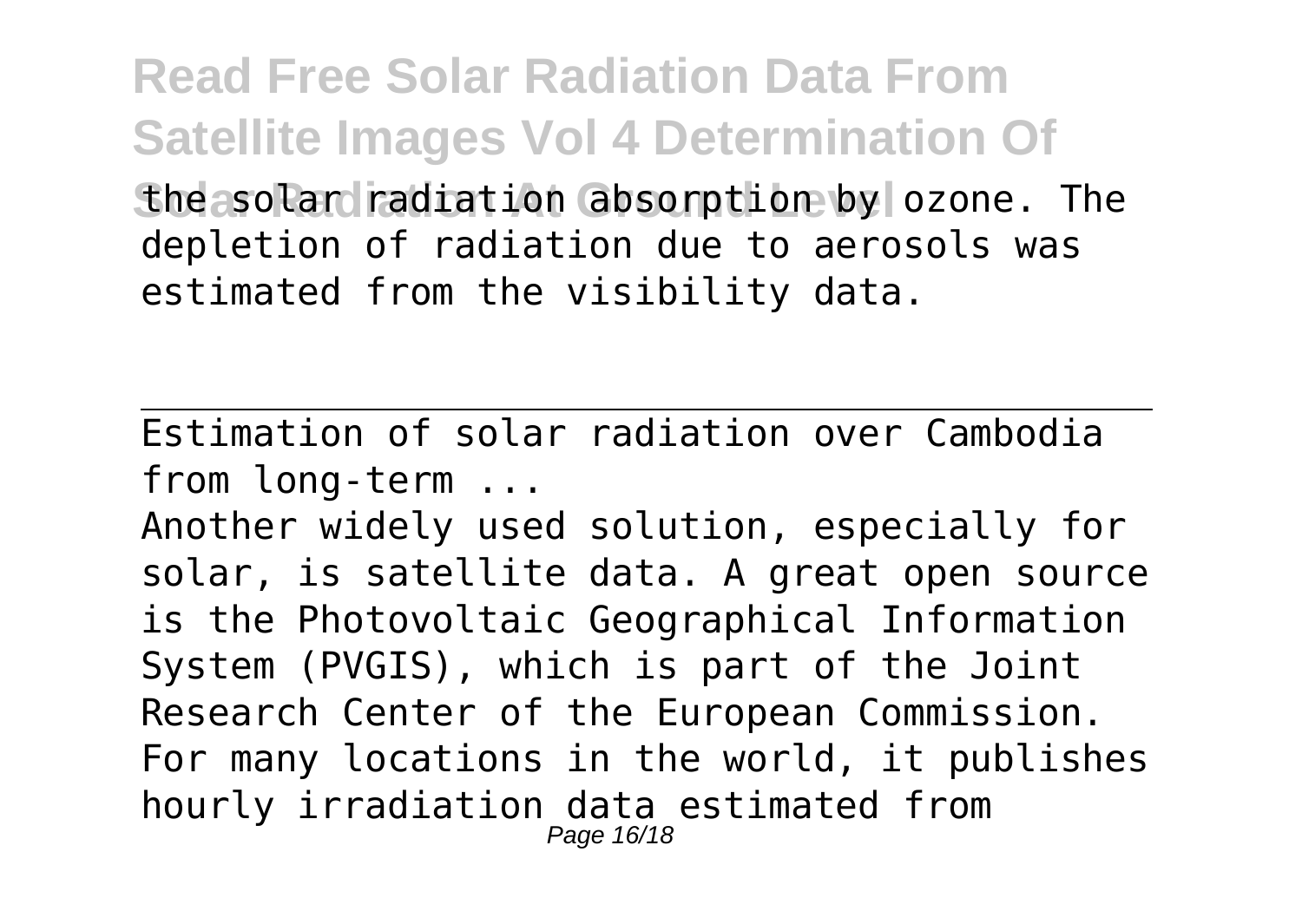**Read Free Solar Radiation Data From Satellite Images Vol 4 Determination Of** Satellite observations aund Level

PPA Insights: Solar radiation and wind speed data - KYOS "The Surface Solar Radiation Data Set - Heliosat (SARAH) is a satellite-based climatology of the solar surface irradiance (SIS), the surface direct normalized irradiance (DNI) and the effective cloud albedo (CAL) derived from satellite observations of the visible channels of the MVIRI and SEVIRI instruments onboard the geostationary Meteosat satellites. Page 17/18